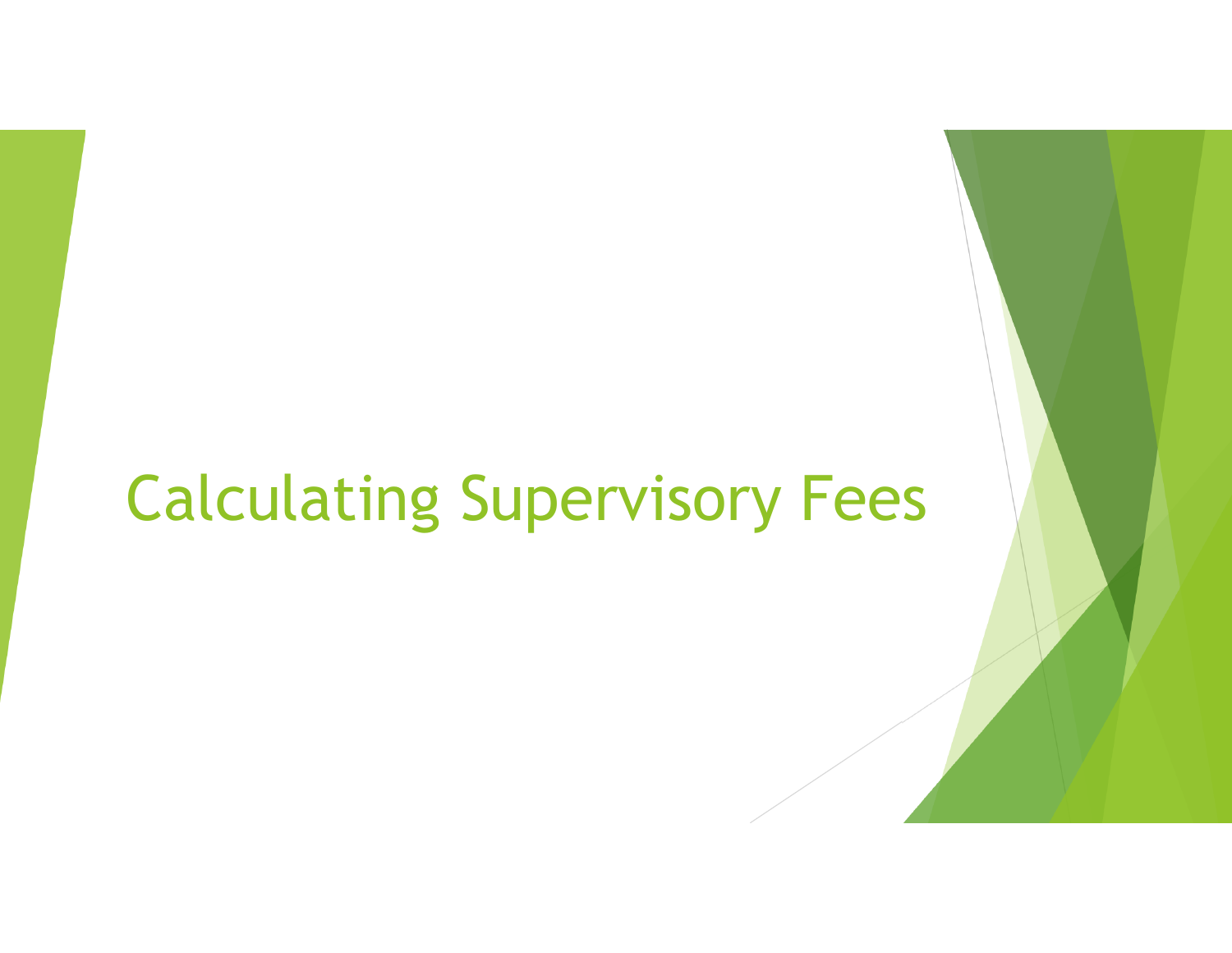# Banking Division Assesses Supervisory Fees to Fund Its Appropriation

|      | <b>Appropriation</b> |
|------|----------------------|
| 2022 | \$2,715,000          |
| 2021 | \$2,685,189          |
| 2020 | \$2,685,189          |

• The increase in Appropriation for FY 2022 is to cover increased costs associated with Board Administration and Employee Benefits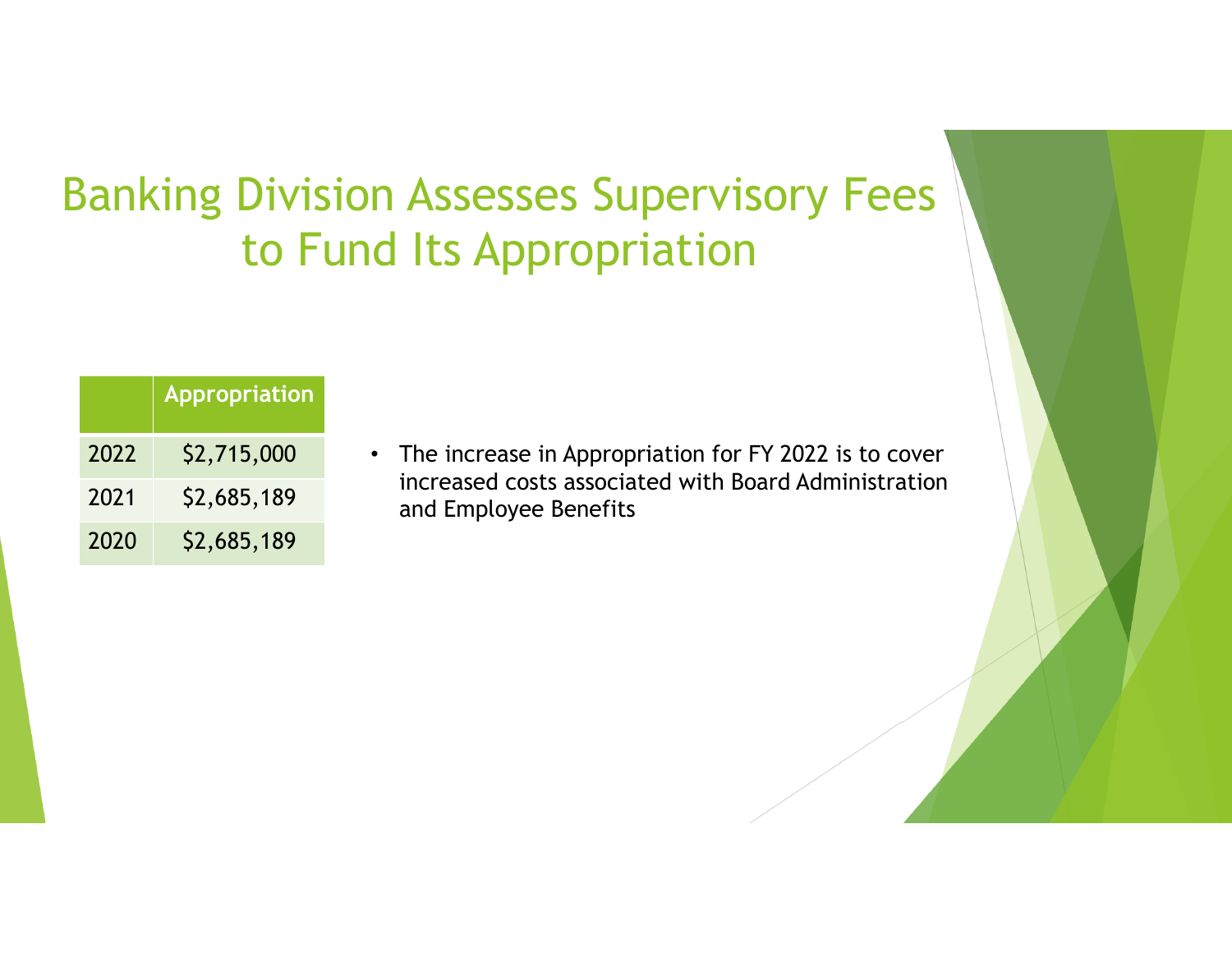### Where Do Our Funds Come From?

- $\blacktriangleright$  Agency does not receive any General Funds – we operate 100% on other funds from the institutions we regulate
	- **Banks**
	- ▶ Credit Unions
	- **Trust Companies**
	- Savings and Loan Associations
	- $\blacktriangleright$ Business Development Corporations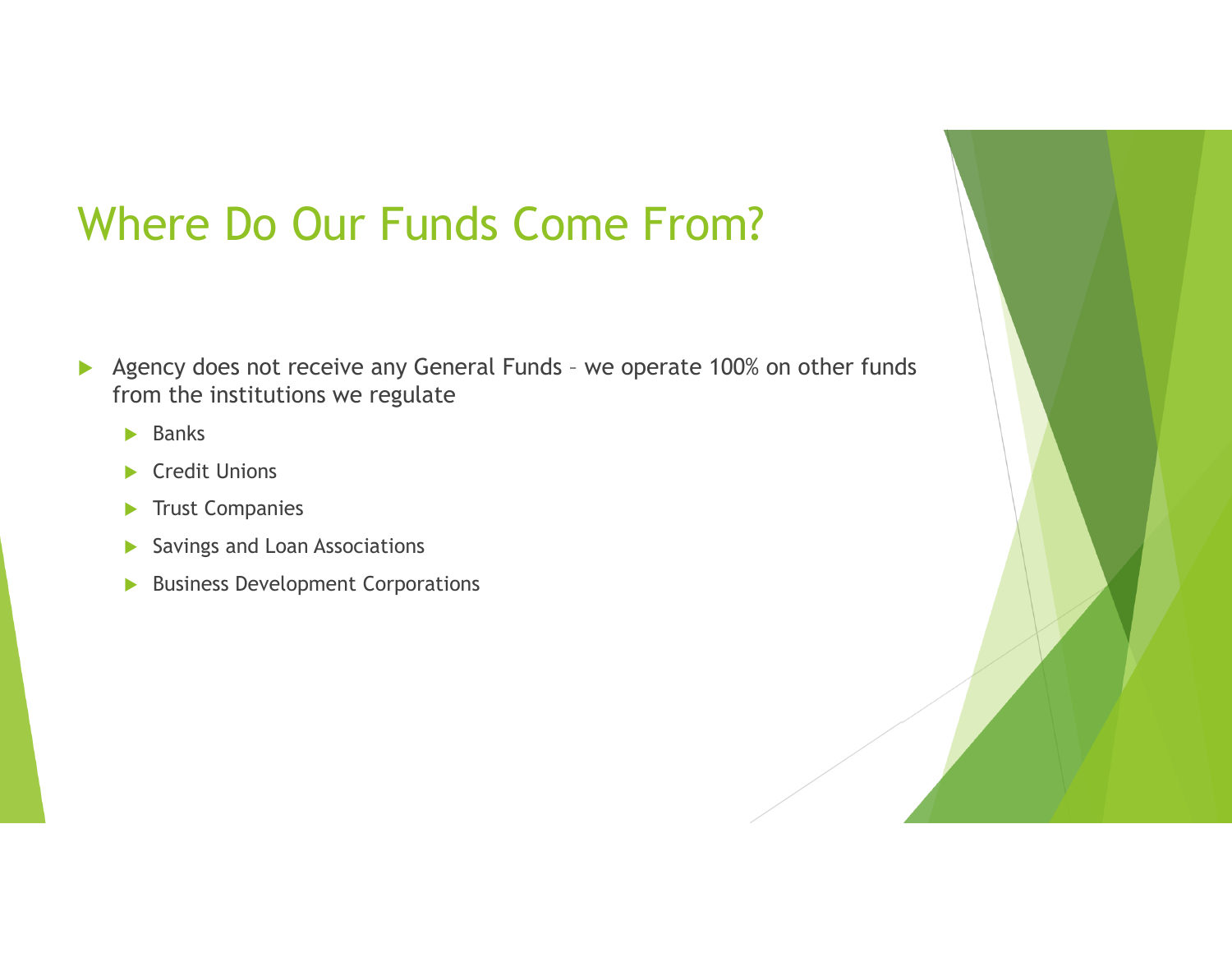# 3-Year Supervisory Fee Summary

| <b>Appropriation:</b>                    |             |             |             |  |  |
|------------------------------------------|-------------|-------------|-------------|--|--|
| FY 19-20<br>FY 21-22<br>FY 20-21         |             |             |             |  |  |
| <b>Banking Division</b>                  | \$2,083,000 | \$2,083,000 | \$2,083,000 |  |  |
| <b>Portion of Employer Contributions</b> | \$585,000   | \$585,000   | \$610,000   |  |  |
| <b>Portion of Administration</b>         | \$17,189    | \$17,189    | \$22,000    |  |  |
| <b>Total</b>                             | \$2,685,189 | \$2,685,189 | \$2,715,000 |  |  |

| <b>Fees To Be Collected From:</b>       |             |             |             |  |  |
|-----------------------------------------|-------------|-------------|-------------|--|--|
| FY 21-22<br>FY 19-20<br>FY 20-21        |             |             |             |  |  |
| <b>Banks</b>                            | \$2,140,906 | \$2,027,305 | \$2,189,938 |  |  |
| <b>Credit Unions</b>                    | \$131,081   | \$137,160   | \$137,160   |  |  |
| <b>Trust Company</b>                    | \$18,300    | \$19,600    | \$19,600    |  |  |
| <b>Business Development Corporation</b> | \$11,500    | \$12,300    | \$12,300    |  |  |
| <b>Total Fees Collected</b>             | \$2,301,787 | \$2,196,365 | \$2,358,998 |  |  |

| Summary:                              |             |             |             |  |
|---------------------------------------|-------------|-------------|-------------|--|
|                                       | FY 19-20    | FY 20-21    | FY 21-22    |  |
| <b>Fee Credit</b>                     | \$383,402   | \$488,824   | \$356,002   |  |
| <b>Total Fees Collected</b>           | \$2,301,787 | \$2,196,365 | \$2,358,998 |  |
| <b>Banking Division Appropriation</b> | \$2,685,189 | \$2,685,189 | \$2,715,000 |  |

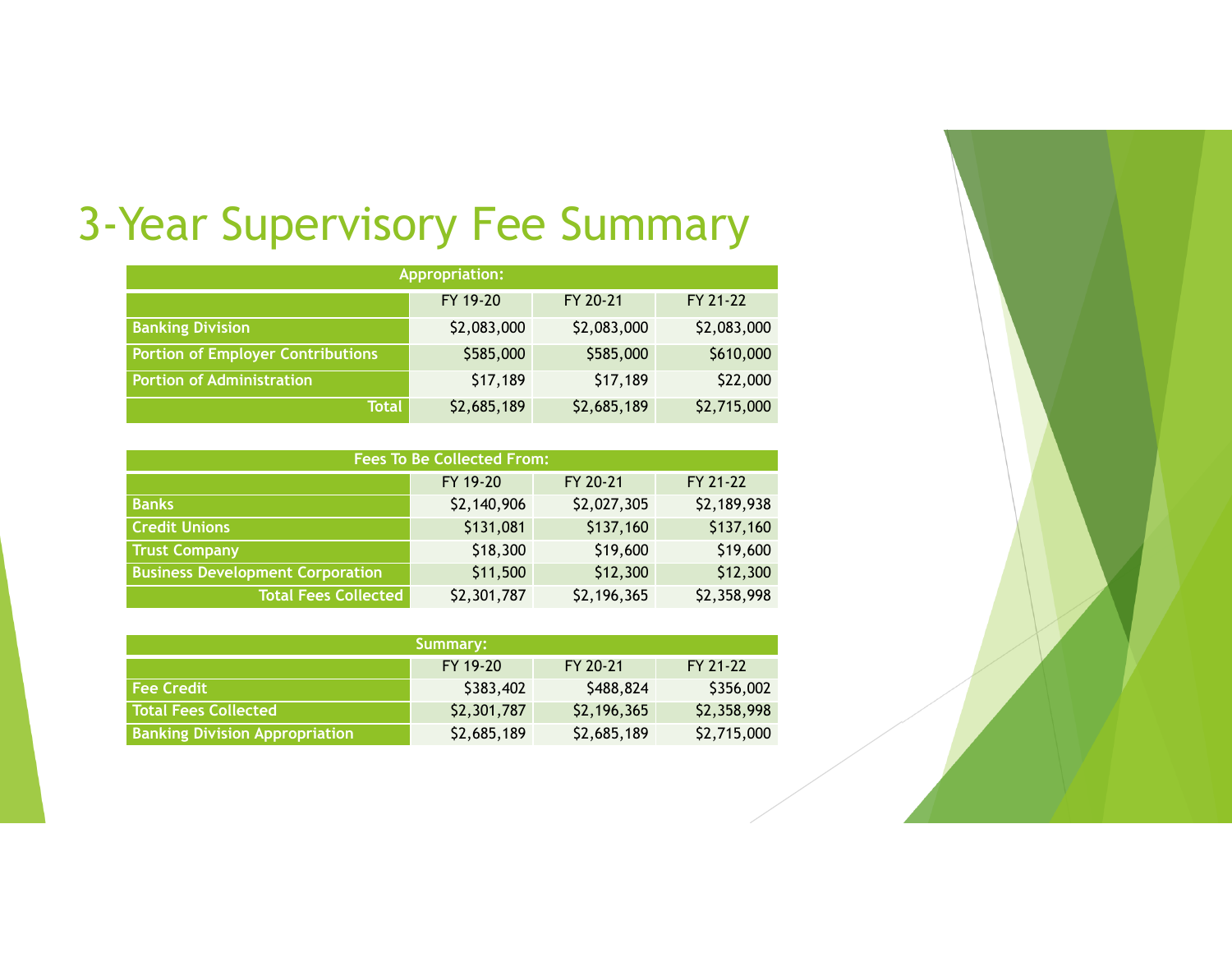## Applicable Guidance

- $\blacktriangleright$  South Carolina law establishes the authority for the South Carolina Board of Financial Institutions to annually assess supervisory fees on the institutions that it regulates. Section 34-3-320 (banks); 34-26-270 (credit unions).
- $\blacktriangleright$  These supervisory fees are graduated on the basis of the asset size of each institution.
- $\blacktriangleright$ No further specific guidance exists.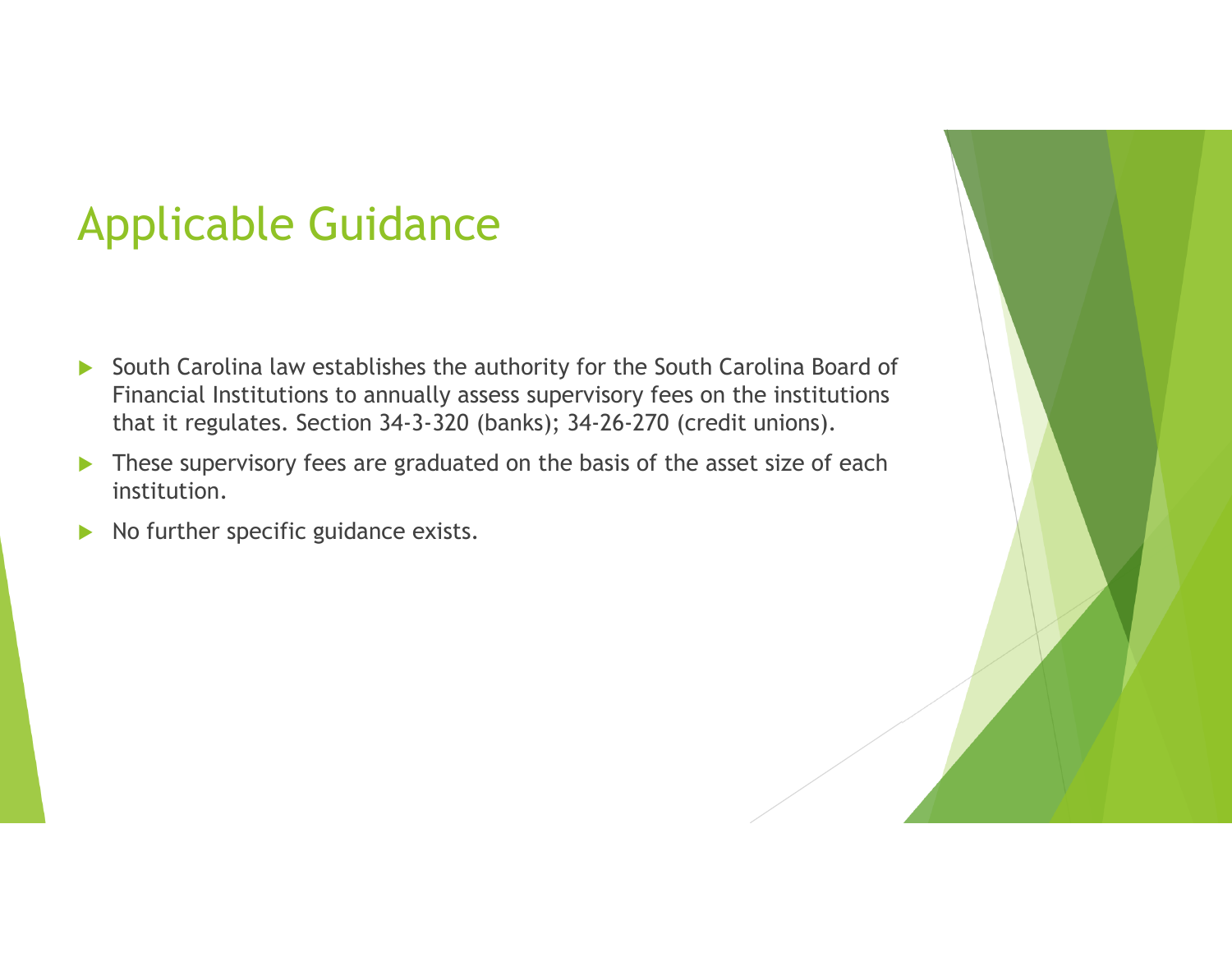# The FY 2022 Calculation

### Ы Banks

- Based on asset size as of March 31 Call Report
- **Minimum base fee charged to all banks**
- ▶ Tiered formula for
	- **Assets between \$50 million up to \$500 million**
	- Assets between \$500 million to \$1 billion
	- **Assets between \$1 billion and \$10 billion**
	- Assets over \$10 billion
- ь Credit Unions
	- ▶ Based on asset size as of March 31 Call Report
	- **Minimum base fee charged to all credit unions**
	- ▶ Tiered formula for
		- ▶ Assets between \$3 million and \$200 million
		- **Assets between \$200 million and \$500 million**
		- **Assets between \$500 million and \$1 billion**
		- Assets over \$1 billion

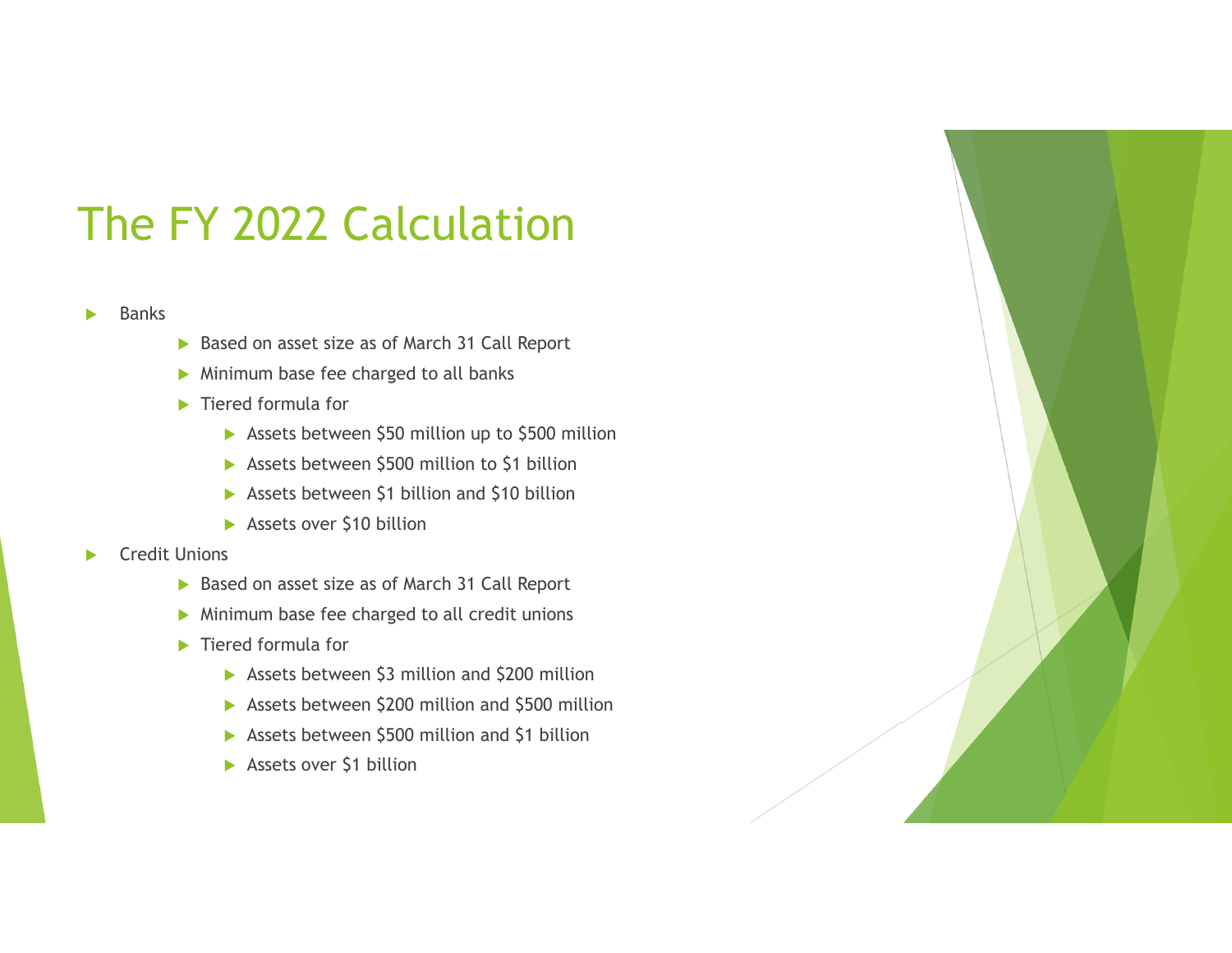### Proposed Bank Formula

|      | # of<br><b>Banks</b> | <b>Base</b><br><b>Fee</b> | \$50<br>million to<br>\$500<br>million | \$500MM to<br>\$1 billion | \$1 billion<br>to \$10<br>billion | <b>Over \$10</b><br>billion |
|------|----------------------|---------------------------|----------------------------------------|---------------------------|-----------------------------------|-----------------------------|
| 2020 | 36                   | 35,000                    | 53.99                                  | 27.00                     | 13.50                             | 6.75                        |
| 2021 | 34                   | 38,000                    | 60.59                                  | 30.29                     | 15.15                             | 7.57                        |
| 2022 | 35                   | 35,000                    | 52.63                                  | 26.32                     | 13.16                             | 6.58                        |



Over 10 billion6.58 \* 5,000 32,900

**Fee \$223,184**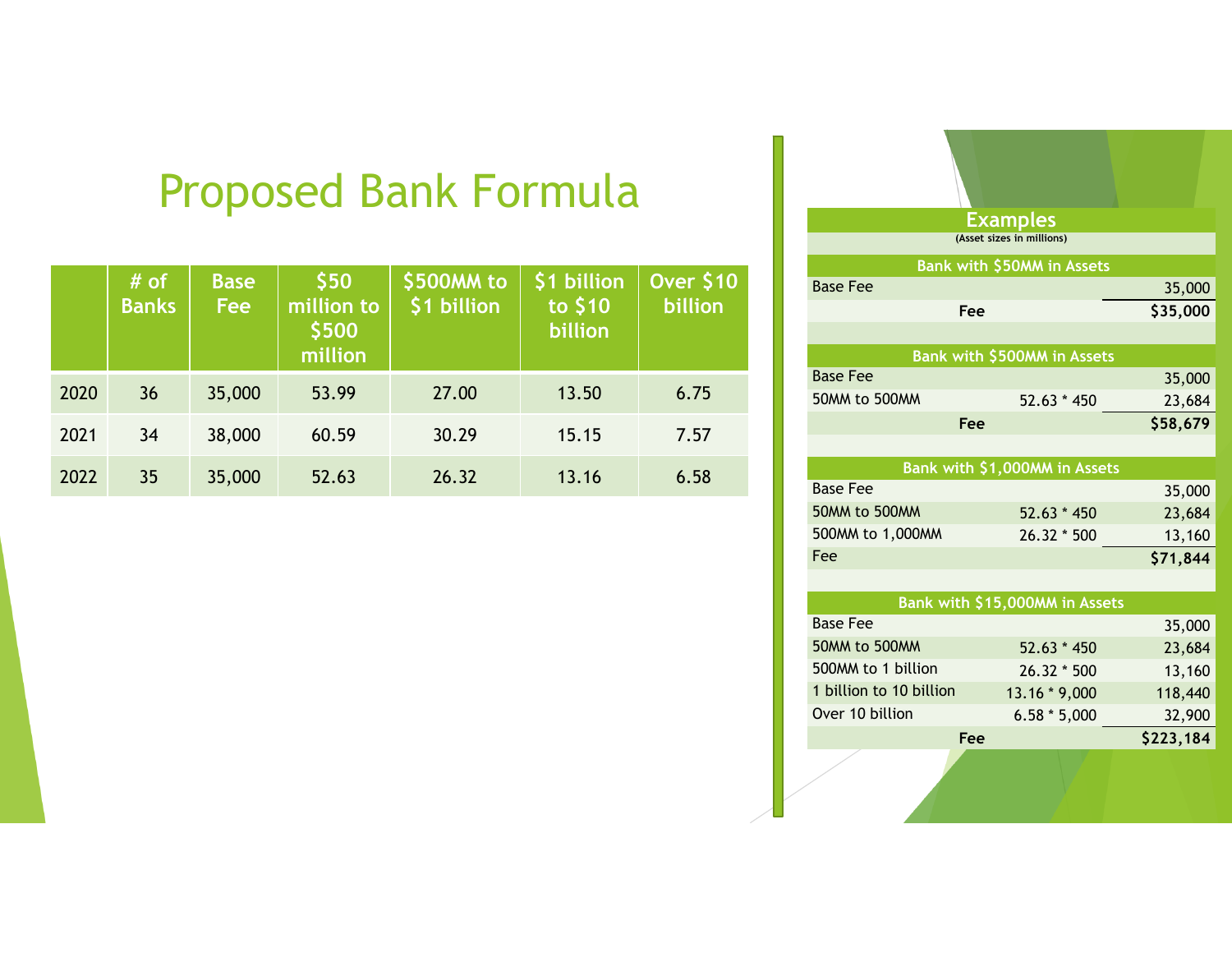| FY 2021 Examples        |                                |          |  |  |  |
|-------------------------|--------------------------------|----------|--|--|--|
|                         | (Asset sizes in millions)      |          |  |  |  |
|                         | Bank with \$50MM in Assets     |          |  |  |  |
| <b>Base Fee</b>         |                                | 38,000   |  |  |  |
| Fee                     |                                | \$38,000 |  |  |  |
|                         |                                |          |  |  |  |
|                         |                                |          |  |  |  |
|                         | Bank with \$500MM in Assets    |          |  |  |  |
| <b>Base Fee</b>         |                                | 38,000   |  |  |  |
| 50MM to 500MM           | 60.59 * 450                    | 27,266   |  |  |  |
| Fee                     |                                | \$65,266 |  |  |  |
|                         |                                |          |  |  |  |
|                         |                                |          |  |  |  |
|                         | Bank with \$1,000MM in Assets  |          |  |  |  |
| <b>Base Fee</b>         |                                | 38,000   |  |  |  |
| 50MM to 500MM           | $60.59 * 450$                  | 27,266   |  |  |  |
| 500MM to 1,000MM        | 30.29 * 500                    | 15,145   |  |  |  |
| Fee                     |                                | \$80,411 |  |  |  |
|                         |                                |          |  |  |  |
|                         | Bank with \$15,000MM in Assets |          |  |  |  |
|                         |                                |          |  |  |  |
| <b>Base Fee</b>         |                                | 38,000   |  |  |  |
| 50MM to 500MM           | $60.59 * 450$                  | 27,266   |  |  |  |
| 500MM to 1 billion      | 30.29 * 500                    | 15,145   |  |  |  |
| 1 billion to 10 billion | 15.15 * 9,000                  | 136,350  |  |  |  |
| Over 10 billion         | $7.57 * 5,000$                 | 37,850   |  |  |  |

| <b>FY 2022 Examples</b>   |                                    |           |  |
|---------------------------|------------------------------------|-----------|--|
| (Asset sizes in millions) |                                    |           |  |
|                           | Bank with \$50MM in Assets         |           |  |
| <b>Base Fee</b>           |                                    | 35,000    |  |
| Fee                       |                                    | \$35,000  |  |
|                           | % Change                           | $-7.89%$  |  |
|                           |                                    |           |  |
|                           | <b>Bank with \$500MM in Assets</b> |           |  |
| Base Fee                  |                                    | 35,000    |  |
| 50MM to 500MM             | $52.63 * 450$                      | 23,684    |  |
| Fee                       |                                    | \$58,679  |  |
|                           | % Change                           | $-10.09%$ |  |
|                           |                                    |           |  |
|                           | Bank with \$1,000MM in Assets      |           |  |
| Base Fee                  |                                    | 35,000    |  |
| <b>PAILLE PAALL</b>       |                                    |           |  |

| <b>Base Fee</b>         |                                | 35,000    |
|-------------------------|--------------------------------|-----------|
| 50MM to 500MM           | $52.63 * 450$                  | 23,684    |
| 500MM to 1,000MM        | 26.32 * 500                    | 13,160    |
| Fee                     |                                | \$71,844  |
|                         | % Change                       | $-10.65%$ |
|                         | Bank with \$15,000MM in Assets |           |
| <b>Base Fee</b>         |                                | 35,000    |
| 50MM to 500MM           | $52.63 * 450$                  | 23,684    |
| 500MM to 1 billion      | 26.32 * 500                    | 13,160    |
| 1 billion to 10 billion | 13.16 * 9,000                  | 118,440   |
| Over 10 billion         | $6.58 * 5,000$                 | 32,900    |
| Fee                     |                                | \$223,184 |
|                         | % Change                       | $-12.34%$ |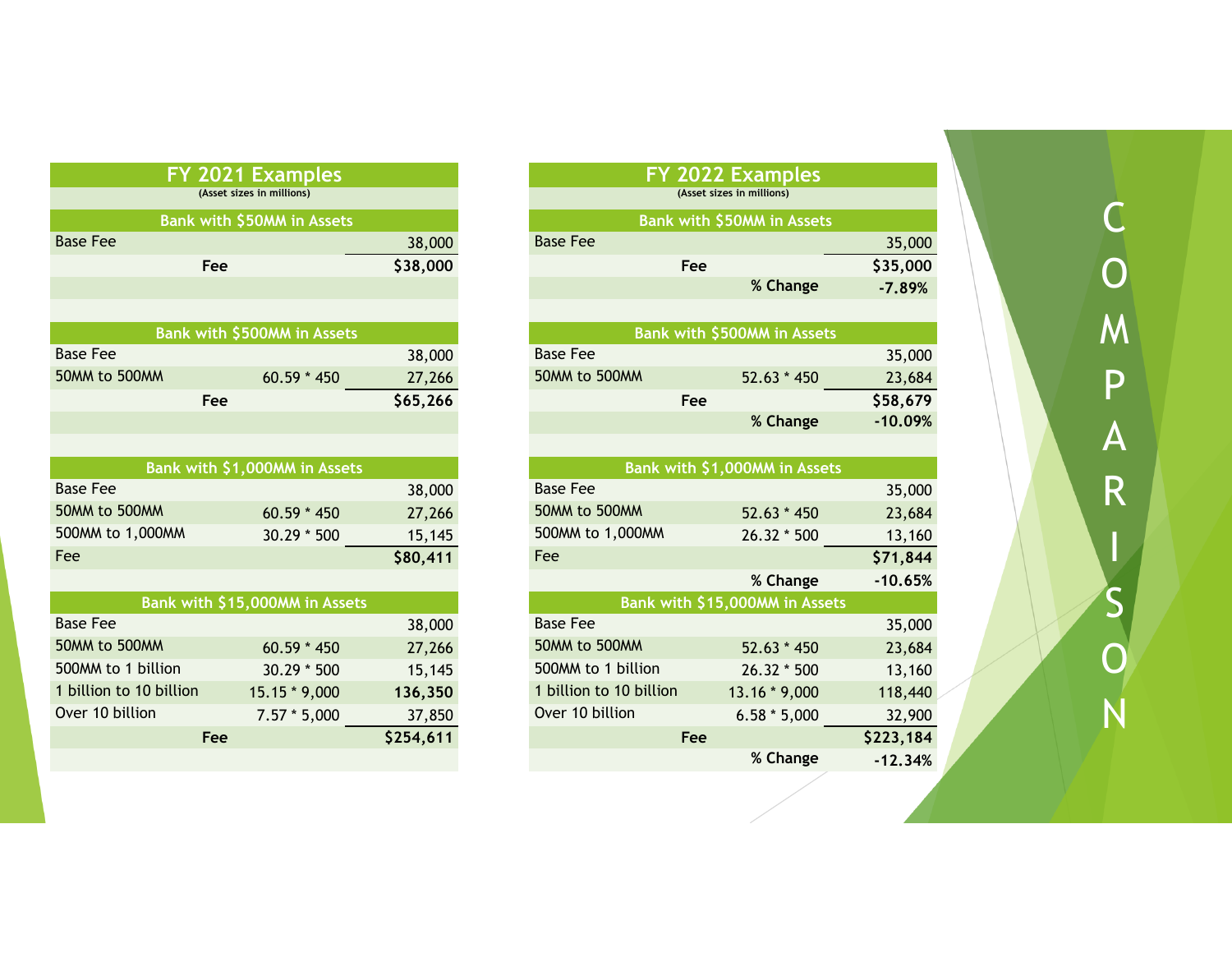# Bank Supervisory Fees Distribution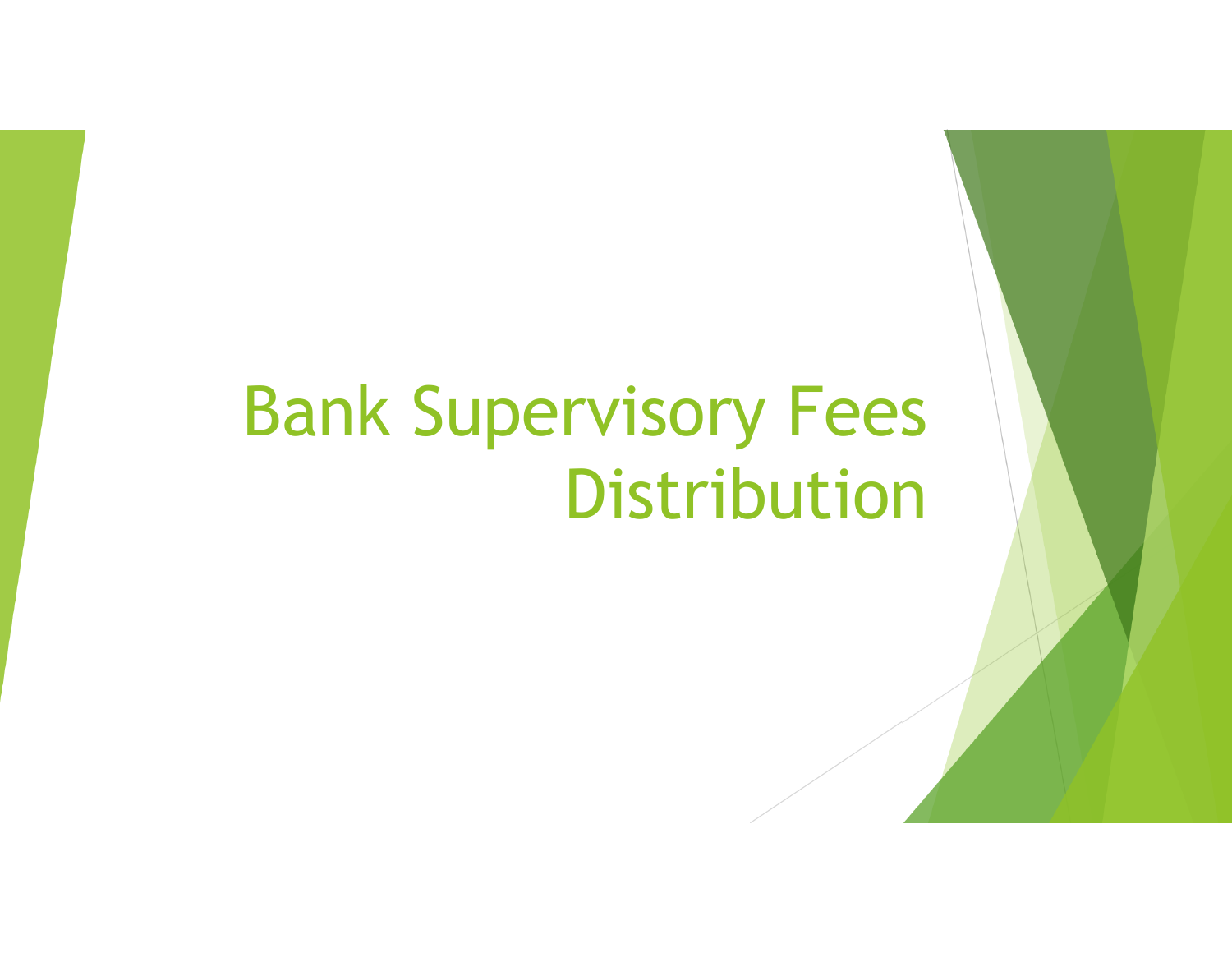# Proposed Credit Union Formula

|      | $#$ of<br><b>Credit</b><br>Unions | <b>Base</b><br><b>Fee</b> | S3MM to<br><b>\$200MM</b> | \$200<br><b>MM</b> to<br><b>\$500MM</b> | $\frac{1}{2}$ \$500MM $\frac{1}{2}$ Over \$1<br>to \$1<br><b>Billion</b> | <b>Billion</b> |
|------|-----------------------------------|---------------------------|---------------------------|-----------------------------------------|--------------------------------------------------------------------------|----------------|
| 2020 | 11                                | 3,500                     | \$15                      | <b>NA</b>                               | <b>NA</b>                                                                | <b>NA</b>      |
| 2021 | 9                                 | 3,800                     | \$16.25                   | \$8.13                                  | \$4.06                                                                   | \$2.03         |
| 2022 | 9                                 | 3,800                     | \$13.33                   | \$6.66                                  | \$3.33                                                                   | \$1.67         |

**Examples (Asset sizes in hundred thousands)**

|                          | <b>Credit Union with \$5MM in Assets</b>  |          |
|--------------------------|-------------------------------------------|----------|
| <b>Base Fee</b>          |                                           | 3,800    |
| 3MM to 200MM             | $13.33 * 20$                              | 267      |
| Fee                      |                                           | \$4,067  |
|                          | Credit Union with \$50MM in Assets        |          |
| <b>Base Fee</b>          |                                           | 3,800    |
| 3MM to 200MM             | 13.33 * 470                               | 6,265    |
| Fee                      |                                           | \$10,065 |
|                          | Credit Union with \$150MM in Assets       |          |
| <b>Base Fee</b>          |                                           | 3,800    |
| 3MM to 200MM             | 13.33 * 1,470                             | 19,595   |
| Fee                      |                                           | \$23,395 |
|                          | Credit Union with \$1.5 Billion in Assets |          |
| <b>Base Fee</b>          |                                           | 3,800    |
| 3MM to 200MM             | 13.33 * 1,970                             | 26,260   |
| 200MM to 500MM           | $6.66 * 3,000$                            | 19,980   |
| 500MM to 1 Billion       | $3.33 * 5,000$                            | 16,650   |
| 1 Billion to 1.5 Billion | $1.67 * 5,000$                            | 8,350    |
| Fee                      |                                           | \$75,040 |
|                          |                                           |          |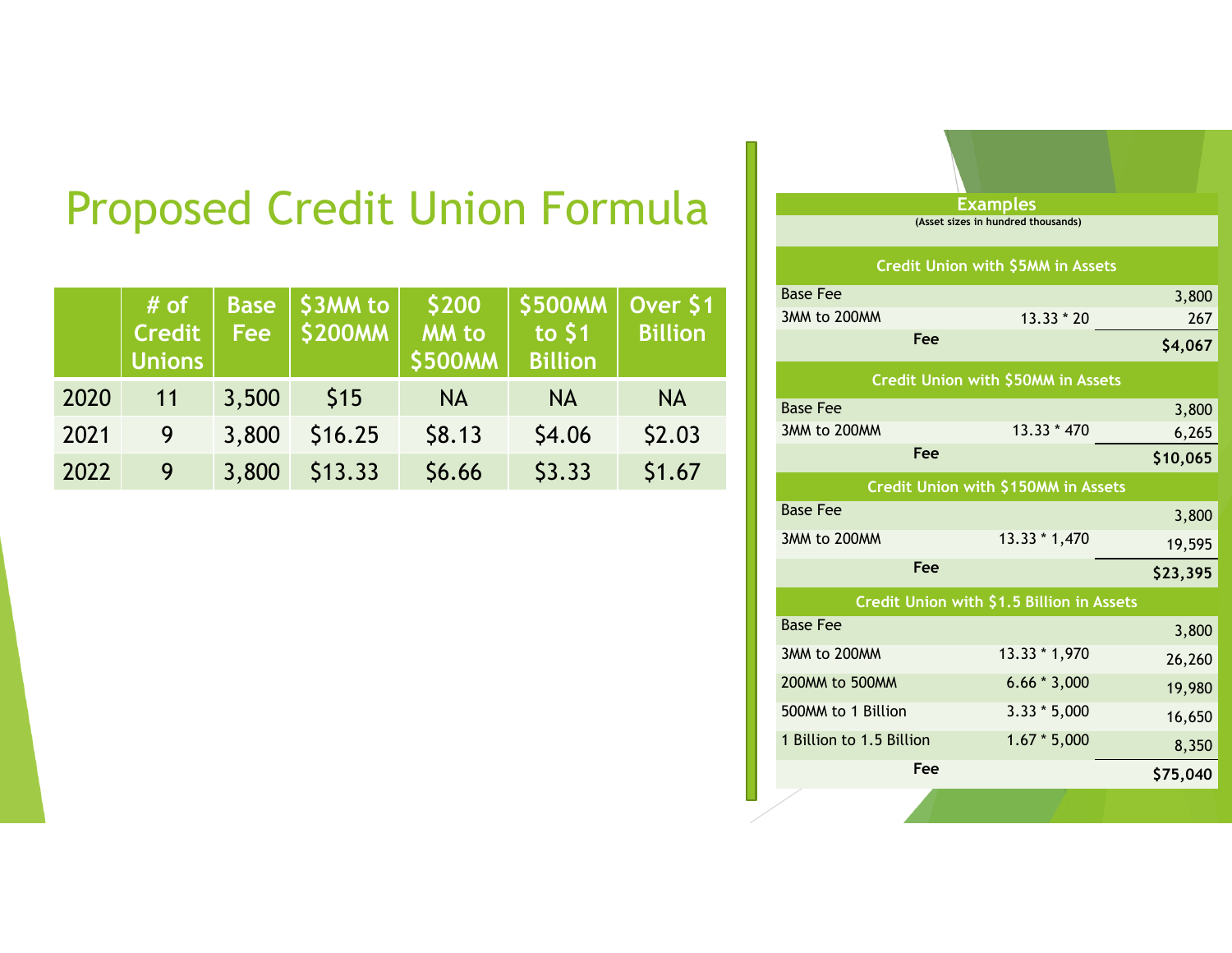| FY 2021 Examples<br>(Asset sizes in hundred thousands) |                                           |          |  |
|--------------------------------------------------------|-------------------------------------------|----------|--|
|                                                        | <b>Credit Union with \$5MM in Assets</b>  |          |  |
| <b>Base Fee</b>                                        |                                           | 3,800    |  |
| 3MM to 200MM                                           | $16.25 * 20$                              | 325      |  |
| Fee                                                    |                                           | \$4,125  |  |
|                                                        |                                           |          |  |
|                                                        | <b>Credit Union with \$50MM in Assets</b> |          |  |
| <b>Base Fee</b>                                        |                                           | 3,800    |  |
| 3MM to 200MM                                           | 16.25 * 470                               | 7,638    |  |
| Fee                                                    |                                           | \$11,438 |  |
|                                                        |                                           |          |  |
|                                                        | Credit Union with \$150MM in Assets       |          |  |
| <b>Base Fee</b>                                        |                                           | 3,800    |  |
| 3MM to 200MM                                           | 16.25 * 1,470                             | 23.888   |  |
| Fee                                                    |                                           | \$27,688 |  |
|                                                        |                                           |          |  |
|                                                        | Credit Union with \$1.5 Billion in Assets |          |  |
| <b>Base Fee</b>                                        |                                           | 3,800    |  |
| 3MM to 200MM                                           | 16.25 * 1,970                             | 32,013   |  |
| 200MM to 500MM                                         | $8.13 * 3,000$                            | 24,390   |  |
| 500MM to 1 Billion                                     | 4.06 * 5,000                              | 20,300   |  |
| 1 Billion to 1.5 Billion                               | $2.03 * 5,000$                            | 10,150   |  |

**Fee**

**\$90,653**

|                          | <u>FY 2022 Examples</u>                   |           |
|--------------------------|-------------------------------------------|-----------|
|                          | (Asset sizes in hundred thousands)        |           |
|                          | <b>Credit Union with \$5MM in Assets</b>  |           |
| <b>Base Fee</b>          |                                           | 3,800     |
| 3MM to 200MM             | 13.33 * 20                                | 267       |
| Fee                      |                                           | \$4,067   |
|                          | % Change                                  | $-1.41%$  |
|                          | Credit Union with \$50MM in Assets        |           |
| <b>Base Fee</b>          |                                           | 3,800     |
| 3MM to 200MM             | 13.33 * 470                               | 6,265     |
| Fee                      |                                           | \$10,065  |
|                          | % Change                                  | $-12.00%$ |
|                          | Credit Union with \$150MM in Assets       |           |
| <b>Base Fee</b>          |                                           | 3,800     |
| 3MM to 200MM             | 13.33 * 1,470                             | 19,595    |
| Fee                      |                                           | \$23,395  |
|                          | % Change                                  | $-15.50%$ |
|                          | Credit Union with \$1.5 Billion in Assets |           |
| <b>Base Fee</b>          |                                           | 3,800     |
| 3MM to 200MM             | 13.33 * 1,970                             | 26,260    |
| 200MM to 500MM           | $6.66 * 3,000$                            | 19,980    |
| 500MM to 1 Billion       | $3.33 * 5,000$                            | 16,650    |
| 1 Billion to 1.5 Billion | $1.67 * 5,000$                            | 8,350     |
| Fee                      |                                           | \$75,040  |
|                          | % Change                                  | $-17.22%$ |
|                          |                                           |           |

 $\sf{C}$ O M P $\boldsymbol{\mathsf{A}}$ R SON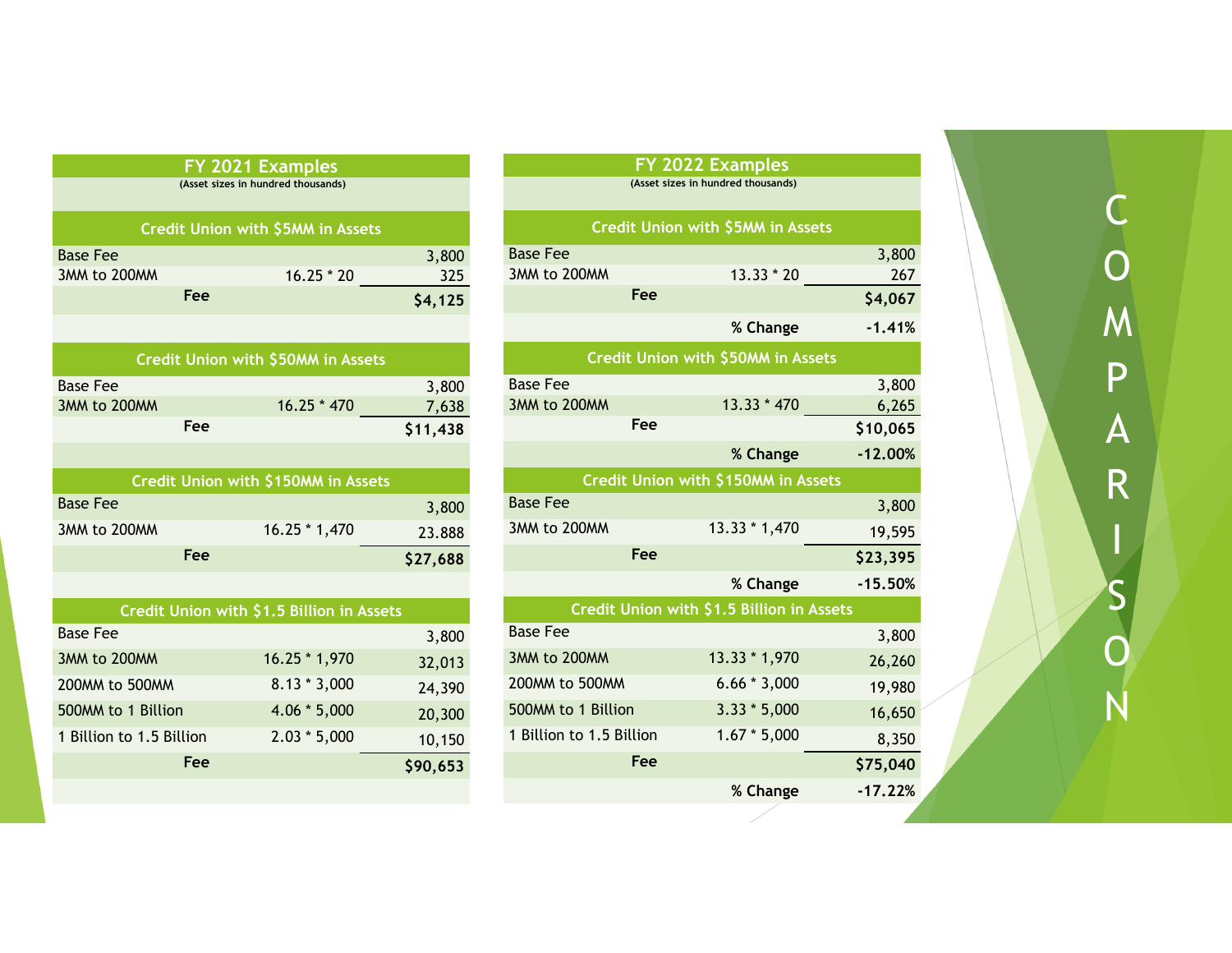# Credit Union Supervisory Fees Distribution